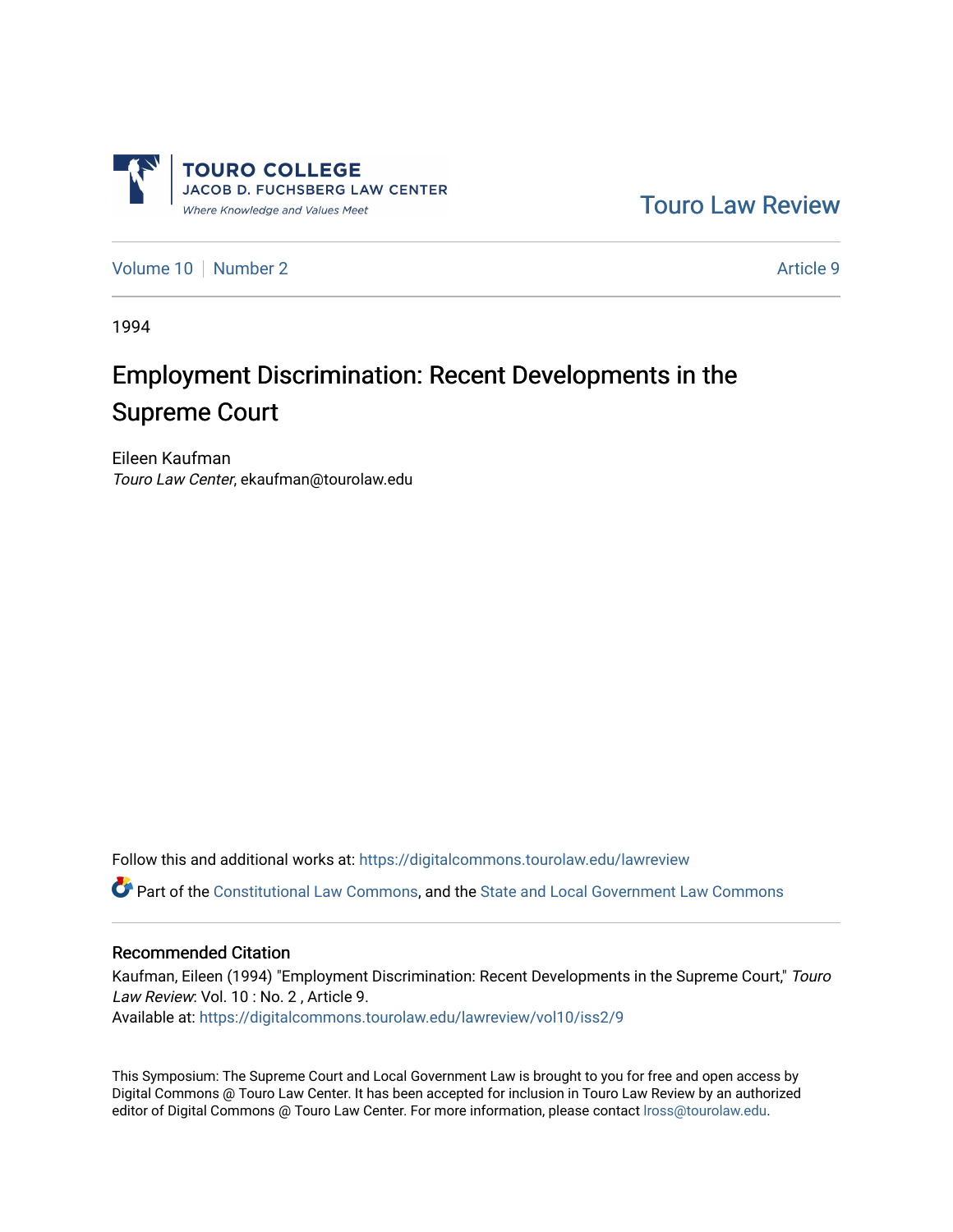## **EMPLOYMENT DISCRIMINATION: RECENT DEVELOPMENTS IN THE SUPREME COURT**

#### *Judge Leon D. Lazer:*

Our final speaker is Professor Eileen Kaufman of Touro Law School. She has been recognized by New York State Court Judges for her expertise as a Pattern Jury Instruction Committee member and as a reporter for Volume II of the Pattern Jury Instructions. Furthermore, I would like to point out to all of you that the remarkable work she has done on defamation is admired throughout the judicial system. Professor Kaufman has a great deal of interest in the areas of both racial and gender employment discrimination, and she is a very appropriate person to discuss the cases that have come down this past Term dealing with those issues. She will also, as a bonus, give us a discussion of a very important punitive damages case that came down. 1 Professor Kaufman.

#### *Professor Eileen Kaufman:*

The two important employment discrimination cases from last Term are *Hazen Paper Company v. Biggins2 and St. Mary's Honor Center v. Hicks.3 While Hazen* is an age discrimination case<sup>4</sup> and *St. Mary's* is a Title VII case,<sup>5</sup> they can be viewed as

3. 113 S. Ct. 2742 (1993).

*<sup>1.</sup> See* Martin **A.** Schwartz **&** Eileen Kaufman, *Punitive Damages in Section 1983 Cases* - *Recent Developments,* 10 ToURo L. REv. 541 (1994). Professor Kaufman spoke briefly about recent Supreme Court developments in punitive damages at this symposium. However, Touro Law Review simultaneously published an article which she co-authored discussing the same issue. Therefore, her discussion of punitive damages at the symposium has been omitted.

<sup>2. 113</sup> S. Ct. 1701 (1993).

*<sup>4.</sup> Hazen,* 113 S. Ct. at 1704 (holding that an employee who claimed he was fired because of his age to prevent his pension from vesting was not enough to violate the Age Discrimination in Employment Act (ADEA)).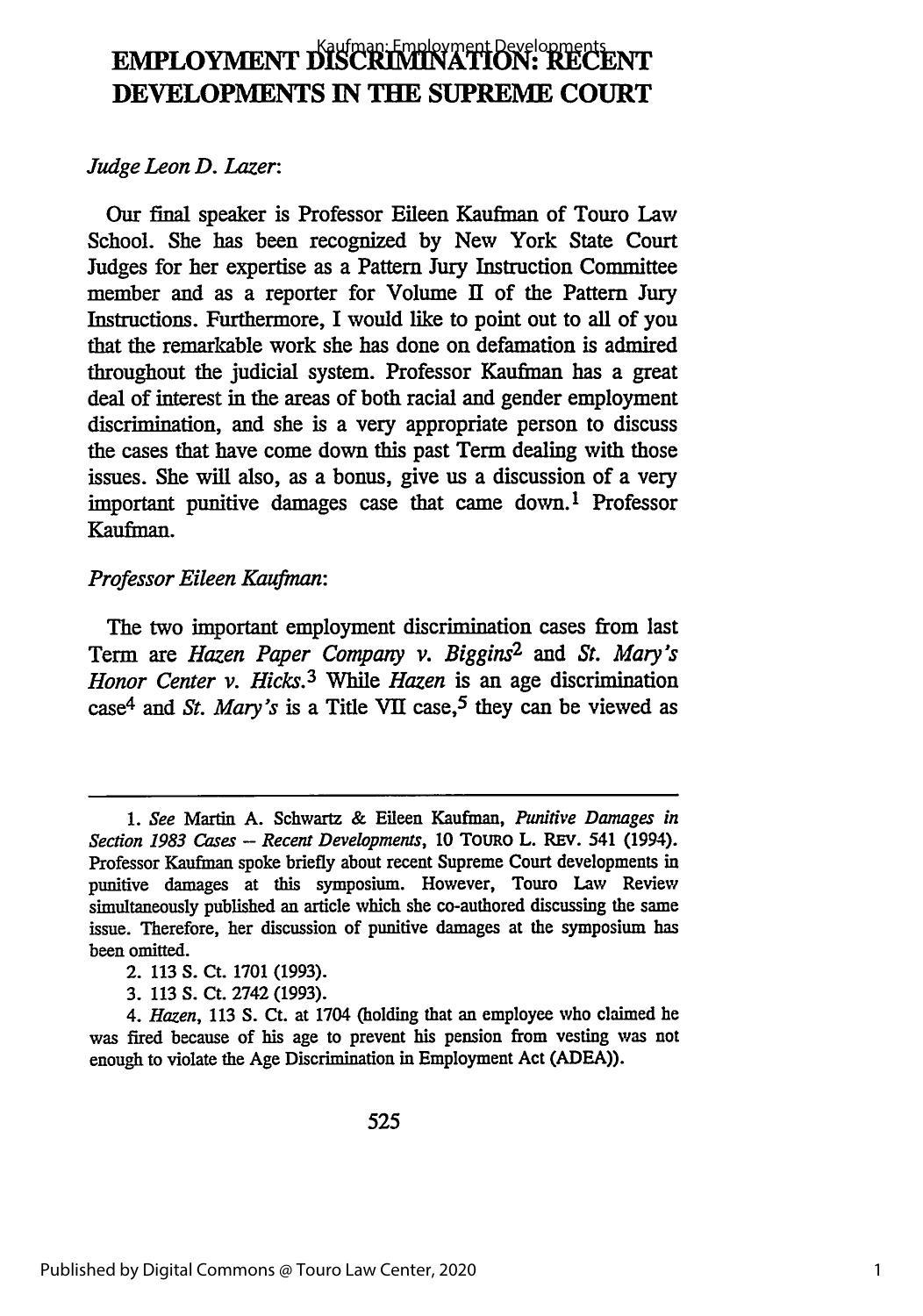companion cases which serve to explain what an employment discrimination plaintiff must now establish when attempting to prove disparate treatment by indirect evidence. By way of preview, suffice it to say that plaintiff's task has been made more difficult as a result of these decisions.

It would be useful to preface my discussion of these two cases with a very short explanation of how this variety of disparate treatment claim differs from other varieties of claims for proving employment discrimination. In every employment discrimination case, and I think last Term's decisions serve to reinforce this, the primary focus is whether the employer has treated the employee less favorably than others for a statutorily defined impermissible reason. 6 This can generally be established pursuant to two very different theories of employment discrimination: disparate treatment or disparate impact. The evidentiary methodology for

*5. St. Mary's,* 113 S. Ct. at 2746 (plaintiff claiming that his rights were violated under Title VII because he was fired due to his race). Title VII, 42 U.S.C. §2000e-2(a) (1981), provides in pertinent part:

- It shall be unlawful employment practice for an employer
- (1) to fail or refuse to hire or to discharge any individual, or otherwise to discriminate against any individual with respect to his compensation, terms, conditions, or privileges of employment, because of such individual's race, color, religion, sex, or national origin ....

*6. See Hazen,* 113 S. Ct. at 1705 ("'Disparate treatment' **...** is the most easily understood type of discrimination. The employer simply treats some people less favorably than others because of their race, color, religion [or other protected characteristics]." (quoting International Bhd. of Teamsters v. United States, 431 U.S. 324, 335 n.15 (1977))); International Union, United Auto., Aerospace and Agric. Implement Workers of Am., UAW v. Johnson Controls, Inc., 499 U.S. 187, 199 (1991) ("Respondent has chosen to treat all its female employees as potentially pregnant; that choice evinces discrimination on the basis of sex."); Furnco Constr. Corp. v. Waters, 438 U.S. 567, 577 (1978) ("The central focus of the injury in a[n] [employment discrimination] case such as this is always whether the employer is treating 'some people less favorably than others because of their race, color, religion, sex, or national origin.'" (quoting International Bhd. of Teamsters v. United States, 431 U.S. 324, 335 n. 15 (1977))); Phillips v. Martin Marietta Corp., 400 U.S. 542, 497- 98 (1971) ("Section 703(a) of the Civil Rights Act of 1964 [Title VII] requires that persons of like qualifications be given employment opportunities irrespective of their sex.").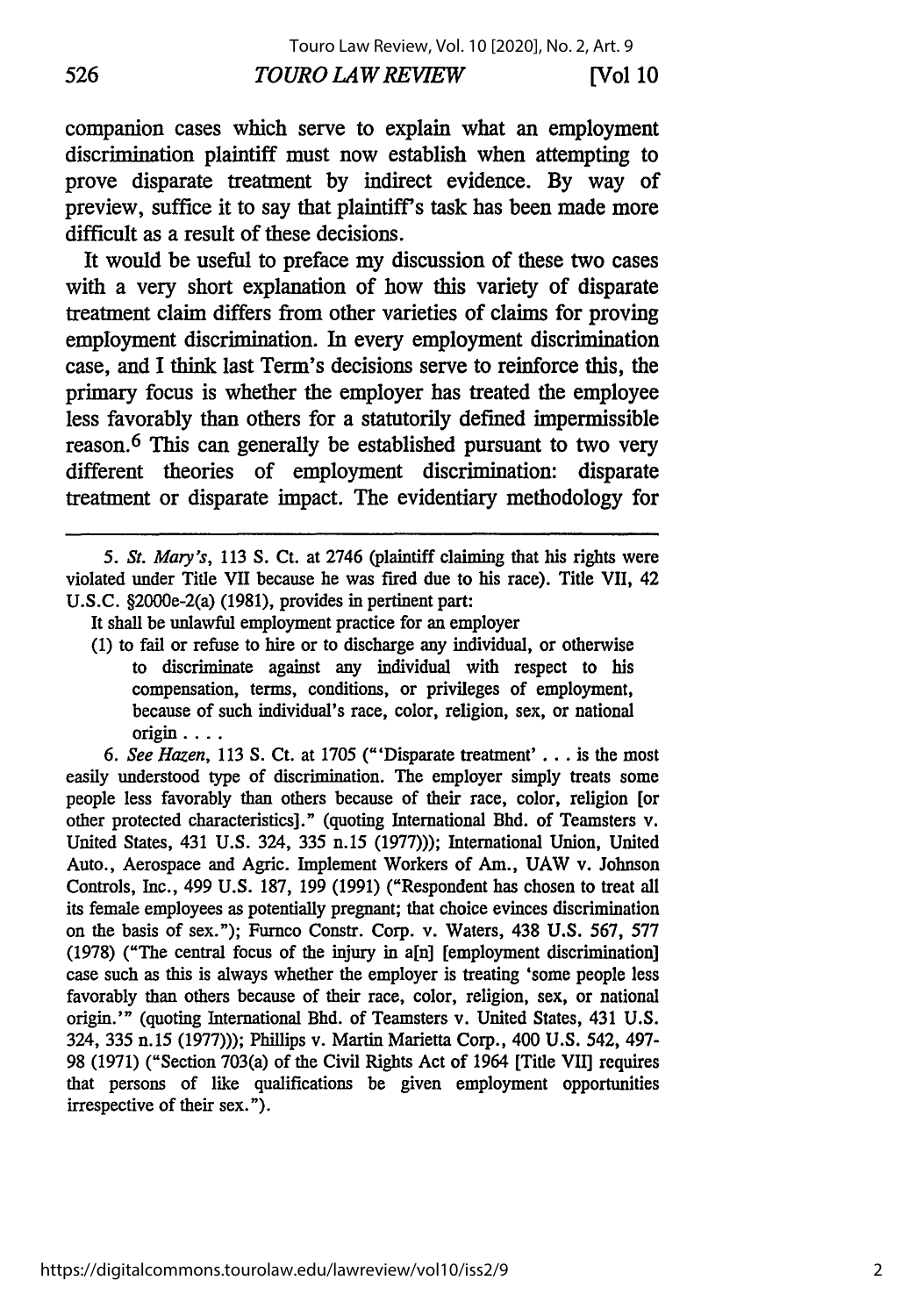proving discrimination differs markedly depending upon which of those two theories of discrimination is utilized.

In a disparate treatment claim, the employer allegedly is treating an employee less favorably because of the employee's membership in a protected group.<sup>7</sup> These claims require the plaintiff to prove intentional discrimination by the employer. <sup>8</sup> That can be done either by direct evidence or, as is far more commonly done, by indirect or circumstantial evidence. <sup>9</sup>

The evidentiary framework for making out a prima facie case for disparate treatment depends upon whether it is a direct evidence case or an indirect evidence case. The direct evidence case is very straightforward. 10 Where the plaintiff has direct evidence of a discriminatory policy or discriminatory treatment, the burden shifts to the employer to justify its practice or policy. 11 The employer must justify its practice or policy by proving the basis for the exclusion is a bona fide occupational qualification (BFOQ). <sup>12</sup>

*7. See Hazen,* 113 **S.** Ct. at 1706. ("In a disparate treatment case, liability depends on whether the protected trait... actually motivated the employers decision.").

*8. See* Watson v. Fort Worth Bank and Trust, 487 **U.S.** 977, 988 (1988) ("[W]e have consistently used conventional disparate treatment theory, in which proof of intent to discriminate is required  $\dots$ .").

*9. See Hazen,* 113 S. Ct. at 1710 ("Once a 'willful' violation has been shown, the employee need not additionally... provide direct evidence of the employer's motivation."); United States Postal Serv. Bd. of Governors v. Aikens, 460 U.S. 711, 714 n.3 (1983) (plaintiff need not "submit direct evidence of discriminatory intent"); *Teamsters,* 431 U.S. at 335 n.15 ("Proof of discriminatory motive is critical, although it can in some situations be inferred from the mere fact of differences in treatment.").

*10. See* Equal Employment Opportunity Comm'n v. Carolina Freight Carriers Corp., 1992 U.S. Dist. LEXIS 21454, at \*9 (N.D. Fla. Dec. 1, 1992) ("The most straightforward way for a plaintiff to establish discrimination is by direct evidence that the employer acted with discriminatory motive.").

11. *See* Grant v. General Motors Corp., 908 F.2d 1303, 1306 (6th Cir. 1990) ("An employer seeking to justify overt discrimination bears the burden of establishing the BFOQ defense.").

12. *See* Carney v. Martin Luther Home, Inc., 824 F.2d 643, 645 (8th Cir. 1987) (agreeing with plaintiff's argument that "she submitted direct evidence of discrimination under Title VII and that the defendant failed to establish that such discrimination was justified as a bona fide occupational qualification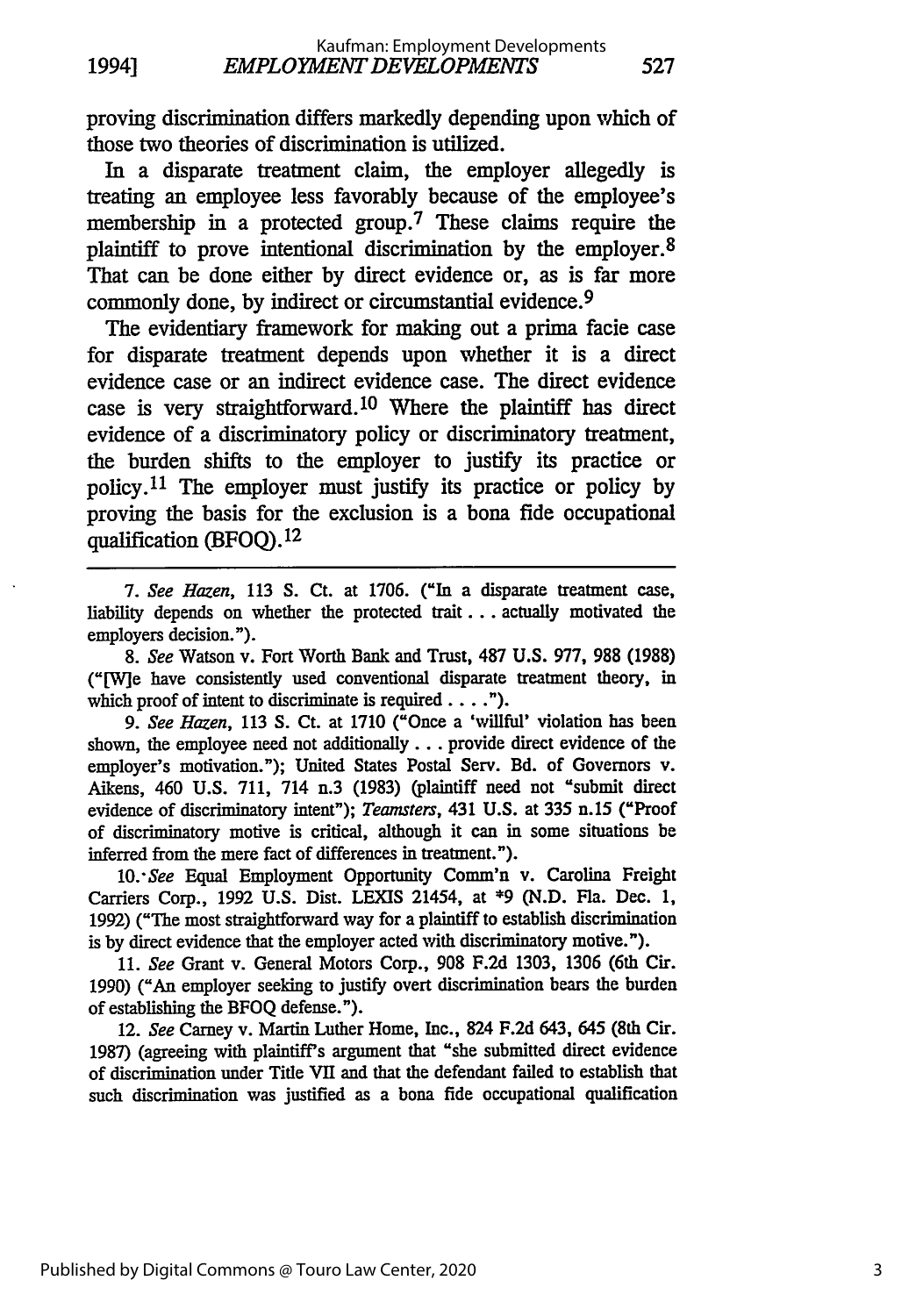In disparate treatment cases based on indirect or circumstantial evidence, the nature and the order of proof are quite different. The formula for allocating the burdens and order of presentation of proof is based on the now familiar *McDonnell Douglas Corp. v. Green* formula. 13 Under *McDonnell Douglas,* a plaintiff makes out a prima facie case by proving four elements:

(i) that [plaintiff] belongs to a racial minority; (ii) that [plaintiff] applied and was qualified for a job for which the employer was seeking applicants; (iii) that, despite [plaintiff's] qualifications, he was rejected; and (iv) that, after his rejection, the position remained open and the employer continued to seek applicants from persons of [plaintiff's] qualifications. 14

Once plaintiff makes out a prima facie case, tie defendant must show evidence of a "legitimate, nondiscriminatory reason for the employee's rejection."<sup>15</sup> The employer's burden here is the burden of production. 16 The burden of persuasion remains at all times with the plaintiff in a disparate treatment case. 17 Once the defendant articulates a non-discriminatory reason for the employment decision, the plaintiff then has the burden of demonstrating, by a preponderance of the evidence, that the

14. *Id.* at 802.

15. Id.

17. *See, e.g.,* Texas Dep't of Community Affairs v. Burdine, 450 U.S. 248, 253 (1981). The Court stated that "[t]he ultimate burden of persuading the trier of fact that the defendant intentionally discriminated against the plaintiff remains at all times with the plaintiff." *Id.*

<sup>(</sup>BFOQ)"); Harriss v. Pan Am. World Airways, Inc., 649 F. 2d 670, 674 (9th Cir. 1981) ("The BFOQ defense is applicable to employment practices that purposefully discriminate on the basis of sex  $\dots$ .").

<sup>13. 411</sup> U.S. 792 (1973) (holding that an employer must have legitimate and nondiscriminatory reasons for action against an employee).

<sup>16.</sup> *See* Equal Employment Opportunity Comm'n v. Flasher Co., Inc., 986 F.2d 1312, 1316 (10th Cir. 1992) (stating that "[o]nce the plaintiff has established a prima facie case, the burden of production shifts to the defendant 'to articulate some legitimate, nondiscriminatory reason for the employee's rejection'").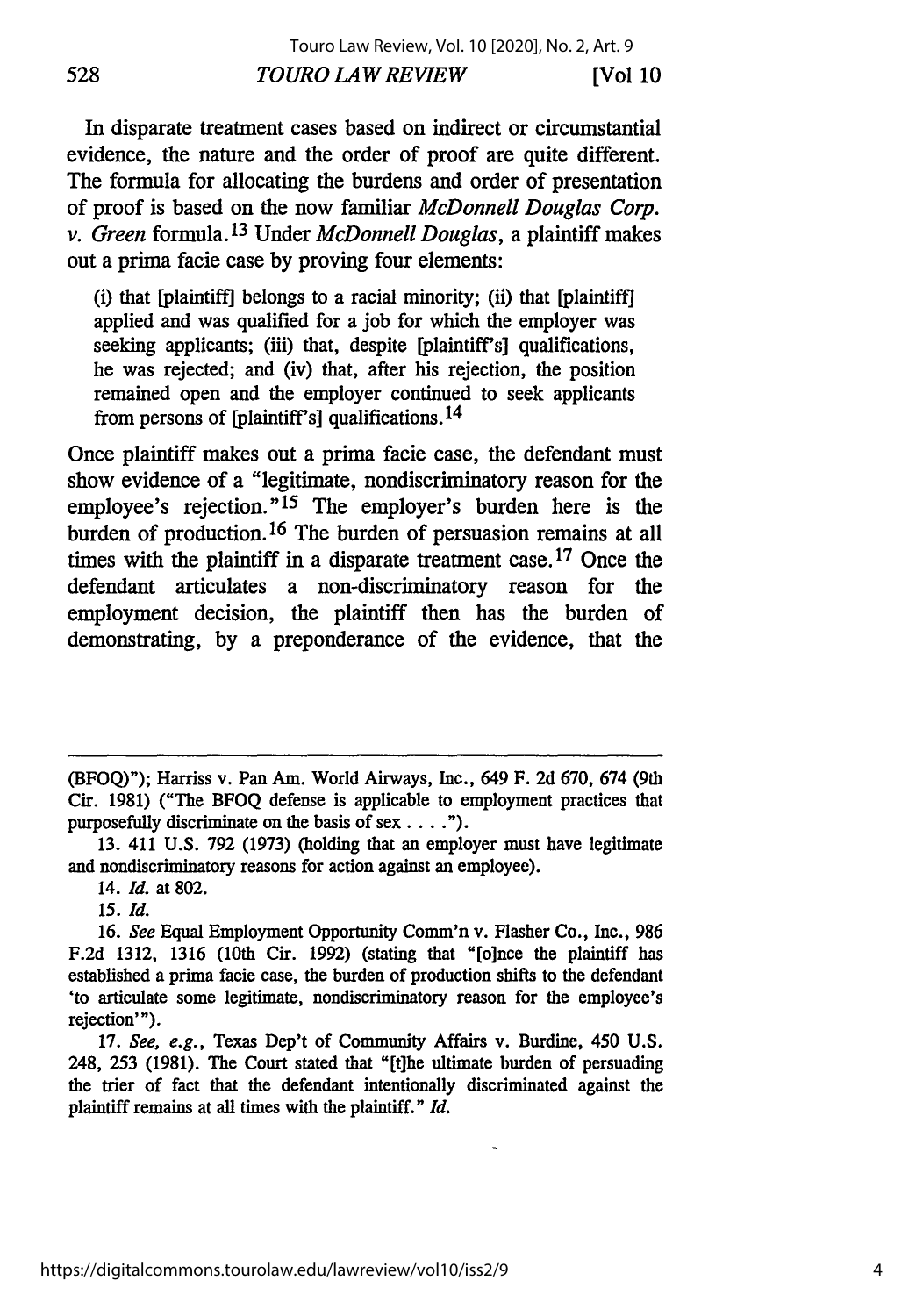legitimate reasons offered by the employer were not its true reasons, but rather a pretext for discrimination. 18

At least until last Term, the *McDonnell Douglas* formula had proved very useful in cases where plaintiff lacked direct evidence of an improper motive. 19 Under the formula, by proving those four objective facts, plaintiff creates a rebuttable presumption of unlawful discrimination thereby requiring the employer to explain itself.

A completely different way of proving employment discrimination is to rely on disparate impact theory. In sharp contrast to disparate treatment cases, the plaintiff in a disparate impact case is not required to prove discriminatory intent.<sup>20</sup> Rather, the claim is based on a facially neutral employment policy which adversely and disproportionately affects members of a protected group and which "cannot be justified by a business necessity."<sup>21</sup> A few years ago at this conference we discussed the evidentiary framework for analyzing a disparate impact case<sup>22</sup> and it is really not necessary for our current purposes to describe that framework in any detail.

With that backdrop in mind let us turn to last Term's cases, both of which involved disparate treatment by either indirect evidence or circumstantial evidence. *Hazen* is an age

20. *See Teamsters,* 431 U.S. at 335 n.15 ("Proof of discriminatory motive... is not required under a disparate-impact theory.").

21. *Id.* at 335 n. 15.

22. *See Symposium: The Supreme Court and Local Government Lnv, The 1988-89 Term,* 6 TouRO L. REv. 1 (1989-90).

<sup>18.</sup> *McDonnell Douglas,* 411 U.S. at 804-05 ("[Oin the retrial respondent must be given a full and fair opportunity to demonstrate **by** competent evidence that the presumptively valid reasons for his rejection were in fact a coverup for a racially discriminatory decision.").

<sup>19.</sup> *See* Johnson v. Injured Workers' Ins. Fund, 978 F.2d 1255 (4th Cir. 1992) (stating that "[t]he sequence of proof and burden shifting articulated in McDonnell Douglas Corp. v. Green applies"); Miranda v. B&B Cash Grocery Store, Inc., 975 F.2d 1518, 1528 (1lth Cir. 1992) (stating that "McDonnell Douglas remains the model for disparate treatment cases .... "); Oxman v. WLS-TV, 846 F.2d 448, 452-53 (7th Cir. 1988) (using the *McDonnell Douglas* burden-shifting test for claims under the ADEA and Title VII).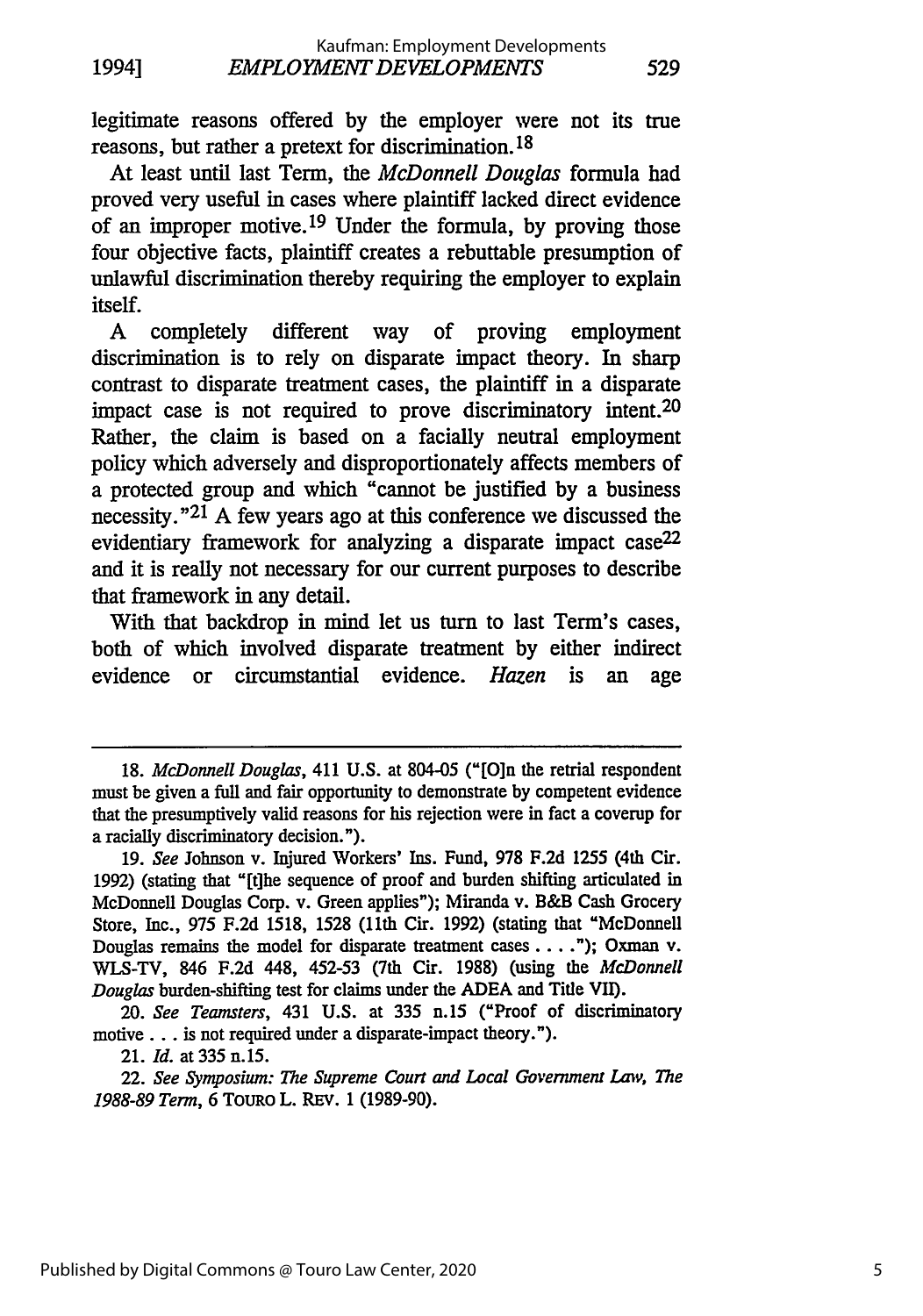### *TOURO LAW REVIEW* **530 [Vol 10**

discrimination case.<sup>23</sup> This case was brought by Walter Biggins who was fired at age 62 after working for Hazen Paper Company for just less than ten years.<sup>24</sup> The pension plan of the paper company vested pensions at the tenth year anniversary of employment.<sup>25</sup> Biggins claimed that his firing violated the Employment Retirement Income Security Act of 1974 (ERISA)<sup>26</sup> and the Age Discrimination in Employment Act (ADEA).27 He believed that he was fired to prevent his pension from vesting and that his age was inextricably linked with that decision.<sup>28</sup> The company's explanation for the firing was that it considered Biggins to be a disloyal employee because he began doing business with competitors of Hazen.29 According to the employer, this presented a risk that confidential information would be disclosed to competitors of Hazen.<sup>30</sup> The jury rejected Hazen's explanation and concluded that the company had violated both ERISA and the ADEA, and further concluded that the ADEA violation was willful which under the ADEA results in liquidated damages.<sup>31</sup>

The Supreme Court's decision in *Hazen* addressed two important ADEA questions: the standard for finding willfulness under the  $ADEA^{32}$  and the standard for establishing underlying liability in a disparate treatment case under the ADEA.<sup>33</sup> With

(a) It shall be unlawful for an employer-

**(1)** to fail or refuse to hire or to discharge any individual or otherwise discriminate against any individual with respect to his compensation, terms, conditions, or privileges of employment, because of such individual's age **....**

*Id.*

**30.** *Id.*

- **32.** *Id.* at **1708-10.**
- **33.** *Id.* at **1705-08.**

<sup>23.</sup> *Hazen,* 113 **S.** Ct. at 1704; *see also supra* note 4.

<sup>24.</sup> *Id.*

<sup>25.</sup> Id.

<sup>26. 29</sup> U.S.C. §1001(a) (1985).

<sup>27.</sup> Age Discrimination in Employment Act (ADEA) 29 U.S.C. § 623(a) (1990). The statute provides in relevant part:

<sup>28.</sup> *Hazen,* 113 S. Ct. at 1704.

<sup>29.</sup> Id.

**<sup>31.</sup>** Id.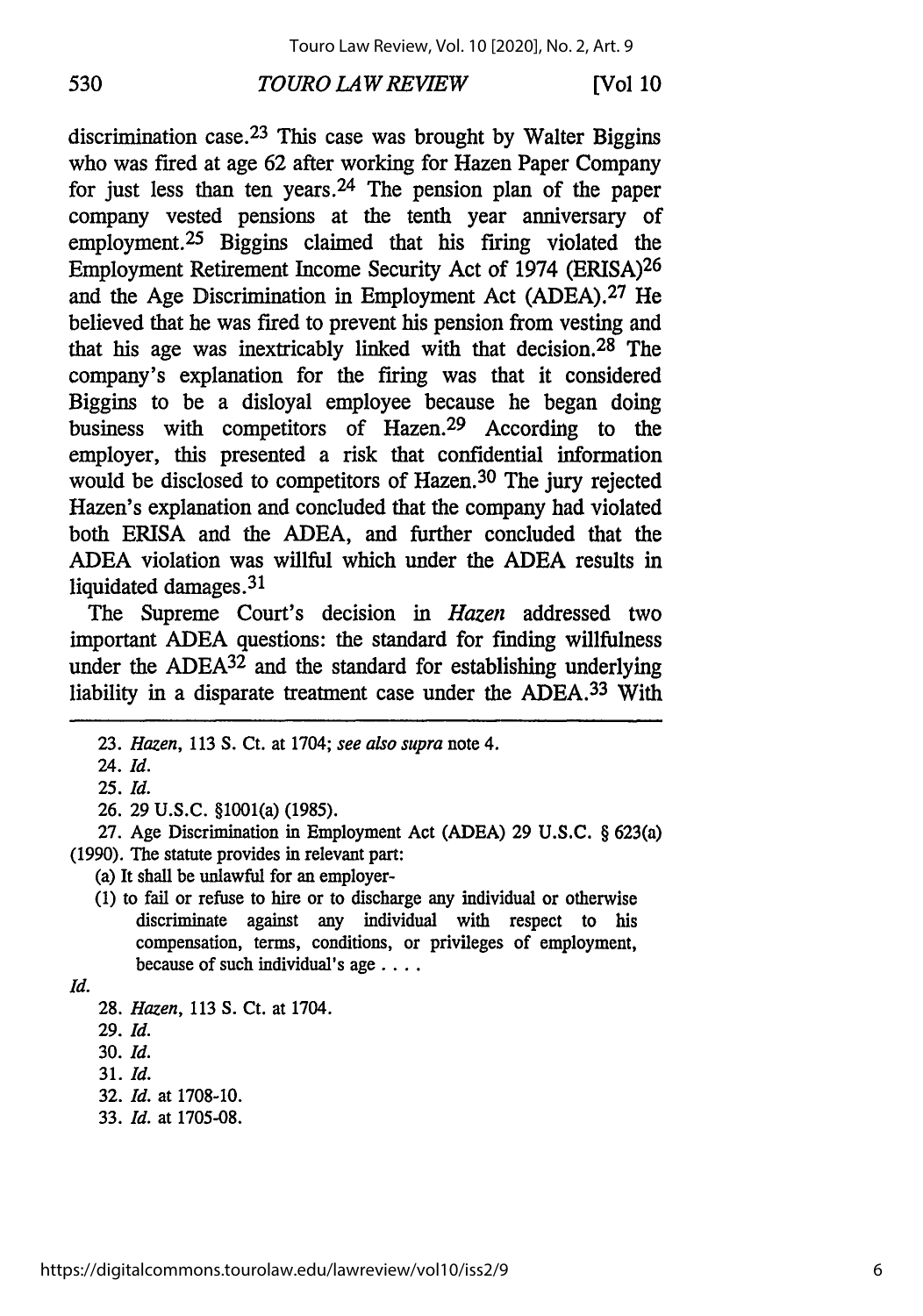respect to evaluating willfulness under the ADEA, the Court applied the standard that it had adopted in 1985 in *Trans World Airlines v. Thurston.34* It stated that a violation is willful within the meaning of the liquidated damages provision of the ADEA if "the employer either knew or showed reckless disregard for the matter of whether its conduct was prohibited by the [ADEA]."35

531

The *Hazen* holding clears up some confusion among the circuits and establishes that the *Thurston* definition applies whether the case involves a facially discriminatory policy as in *Thurston,* or an ad hoc adverse employment decision. <sup>36</sup> Essentially, the holding in *Hazen* tells us that the *Thurston* definition of willfulness applies in all disparate treatment cases, whether based on direct evidence or indirect evidence.<sup>37</sup>

The potentially more important issue addressed in *Hazen* is whether an employer violates the ADEA when the employer's decision is based on a factor other than age, such as pension status or seniority, a factor that is empirically correlated with age. 38 The Court concluded that an employer does not violate the ADEA when it acts on an age-correlated factor alone.39 Without proof that age played a role and had a determinative influence on the outcome, there has been no violation of the ADEA. <sup>40</sup> Applied to *Hazen,* the mere fact that the employer terminated Biggins to prevent his pension from vesting, a factor empirically

36. *Hazen,* 113 S. Ct. at 1708-10.

*40. Id.* at 1706.

<sup>34.</sup> *Id.* at 1708-09; see also Trans World Airlines, Inc. v. Thurston, 469 U.S. 111, 128-30 (1985). The Court held that TWA's facially discriminatory job-transfer policy was not a "willful" ADEA violation as TWA neither "knew [nor] showed reckless disregard for the matter of whether its conduct was prohibited by the ADEA." *Id.*

<sup>35.</sup> *Hazen,* 113 S. Ct. at 1710 (citing *Thurston,* 469 U.S. at 128. "[The Court of Appeals stated that a violation is 'willful' if 'the employer either knew or showed reckless disregard for the matter of whether its conduct was prohibited by the ADEA. [W]e hold that this is an acceptable way to articulate a definition of 'willful.'" (citations omitted) *Thurston,* 469 U.S. at 128.

<sup>37.</sup> *Id.* at 1710.

<sup>38.</sup> *Id.* at 1705.

<sup>39.</sup> *Id.*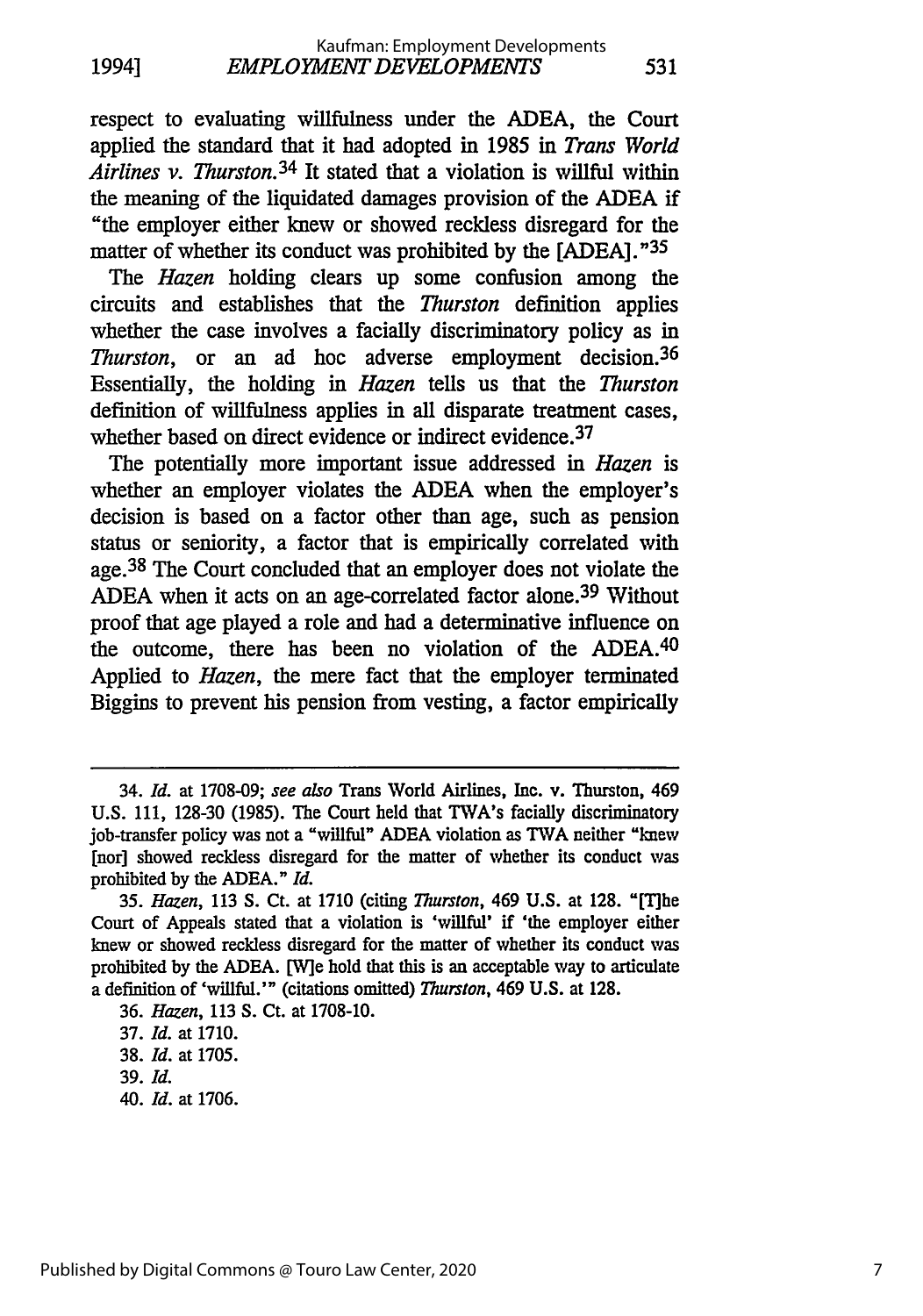#### *TOURO LAW REVIEW* **532 [Vol I0**

correlated with his age, did not suffice to establish liability under the ADEA.<sup>41</sup>

While the Court made clear that reliance on an age-correlated factor does not suffice to establish a disparate treatment claim under the ADEA, the fact pattern in *Hazen* would seem to be the classic disparate impact case. The claim would be that the employer's practice of interfering with pension rights had a disproportionate effect on older workers and cannot be justified as a business necessity and thus violates the ADEA. However, the Court declined to decide that issue because the plaintiff, inexplicably, never raised or relied upon a disparate impact theory. 42 However, Justices Kennedy and Thomas, and Chief Justice Rehnquist in a concurring opinion, indicated a reluctance to apply a disparate impact theory to age discrimination cases.  $43$ To date, at least six circuits, including the Second Circuit, have concluded that disparate impact claims are encompassed within the ADEA.<sup>44</sup>

*44. See* Maresco v. Evans Chemetics, 964 F.2d 106, 115 (2d Cir. 1992) ("The disparate impact doctrine, developed under Title VII, is also applicable to cases under the ADEA."); Shutt v. Sandoz Crop Protection Corp., 934 F.2d **186, 188** (9th Cir. **1991)** (The plaintiff sued under the **ADEA** and the "case was decided as a 'disparate impact' case . . . ."); Wooden v. Bd. of Educ. of Jefferson County, 931 F.2d 376, 379 (6th Cir. 1991) (Under the ADEA, "[d]isparate impact results from facially neutral employment practices which fall more harshly on one particular group and cannot be justified by business necessity."), *reh'g denied,* 1991 U.S. App. LEXIS 13677 (6th Cir. June 10, 1991); MacPherson v. University of Montevallo, 922 F.2d 766, 771 (11th Cir. 1991) ("Under disparate impact theory [under the ADEA], discrimination can be established by proving that a facially neutral employment practice, which is unjustified by a legitimate business goal of the employer, has a disproportionately adverse impact on the members of a protected group."); MacNamara v. Korean Airlines, 863 F.2d 1135, 1148 (3d Cir. 1988) ("Title VII and ADEA liability can be found where facially neutral employment practices have a discriminatory effect or 'disparate impact' on protected groups, without proof that the employer adopted these practices with a discriminatory motive."), *cert. denied,* 493 U.S. 944 (1989); Leftwich v. Harris-Stowe State College, 702 F.2d 686, 690 (8th Cir. 1983) ("To establish a prima facie case of age discrimination under a disparate impact theory, a

<sup>41.</sup> *Id.* at 1707.

<sup>42.</sup> *Id.* at 1706.

<sup>43.</sup> *Id.* at 1710 (Kennedy, J., concurring).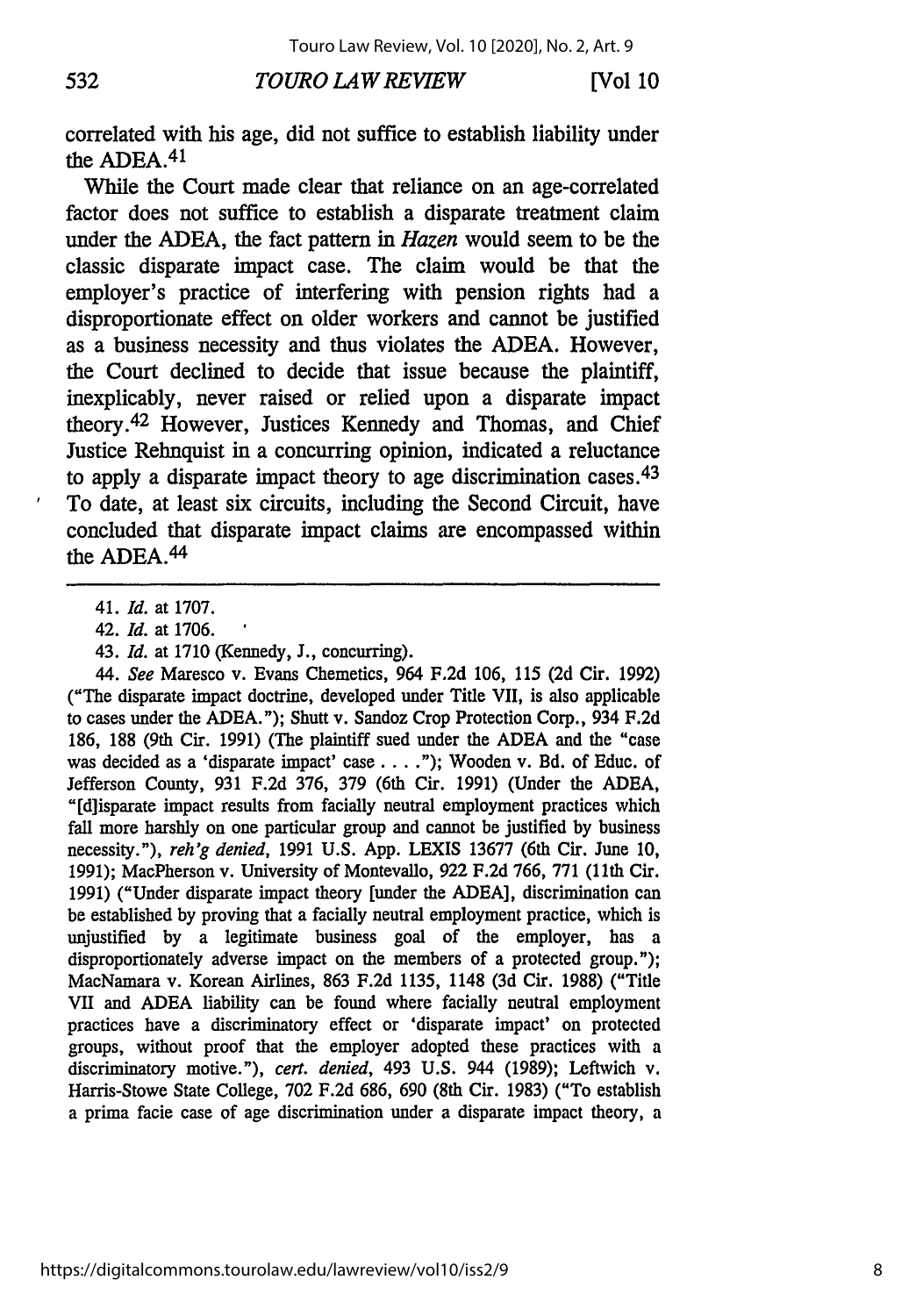One other question left unresolved **by** *Hazen* is whether agemotivation can be inferred from the fact that the employer had articulated a false or pretextual reason for its decision to discharge the plaintiff. Remember, the company had argued that it had fired Biggins for doing business with competitors when that was really not its reason.45 Does the fact that the company lied when offering that reason necessarily mean that the plaintiff has made out a case of unlawful discrimination? While that issue was not resolved in *Hazen,* that was precisely the issue that was resolved in the second employment discrimination case of the Term, *St. Mary's.*

*St. Mary's* is a Title VII46 case where a black employee alleged that he was demoted and fired from his supervisory position at St. Mary's, a halfway house, due to his race.<sup>47</sup> Using the *McDonnell Douglas* formula, 48 plaintiff had no trouble establishing a prima facie case of racial discrimination. 49 He was a member of a protected group because he was black. 50 He was qualified for the position of shift commander.<sup>51</sup> He was demoted from that position and ultimately discharged, 52 and the position remained open and was ultimately filled by someone else.<sup>53</sup> Having established the four elements of the prima facie case, a rebuttable presumption then arises which requires the defendant to come forward with a non-discriminatory explanation. 54 The burden on the defendant is to produce evidence that the

- 48. *See supra* note 13-18 and accompanying text.
- 49. *St. Mary's,* 113 S. Ct. at 2747.
- **50.** *Id.*
- *51. Id.*
- 52. *Id.*
- 53. *Id.*
- 54. *Id.*

plaintiff.., need only demonstrate that a facially neutral employment practice actually operates to exclude from a job a disproportionate number of persons protected **by** the **ADEA.").**

<sup>45.</sup> *Hazen,* 113 S. Ct. at 1704.

<sup>46.</sup> *See supra note* 5.

<sup>47.</sup> St. Mary's Honor Ctr. v. Hicks, 113 **S.** Ct. 2742, 2746 (1993).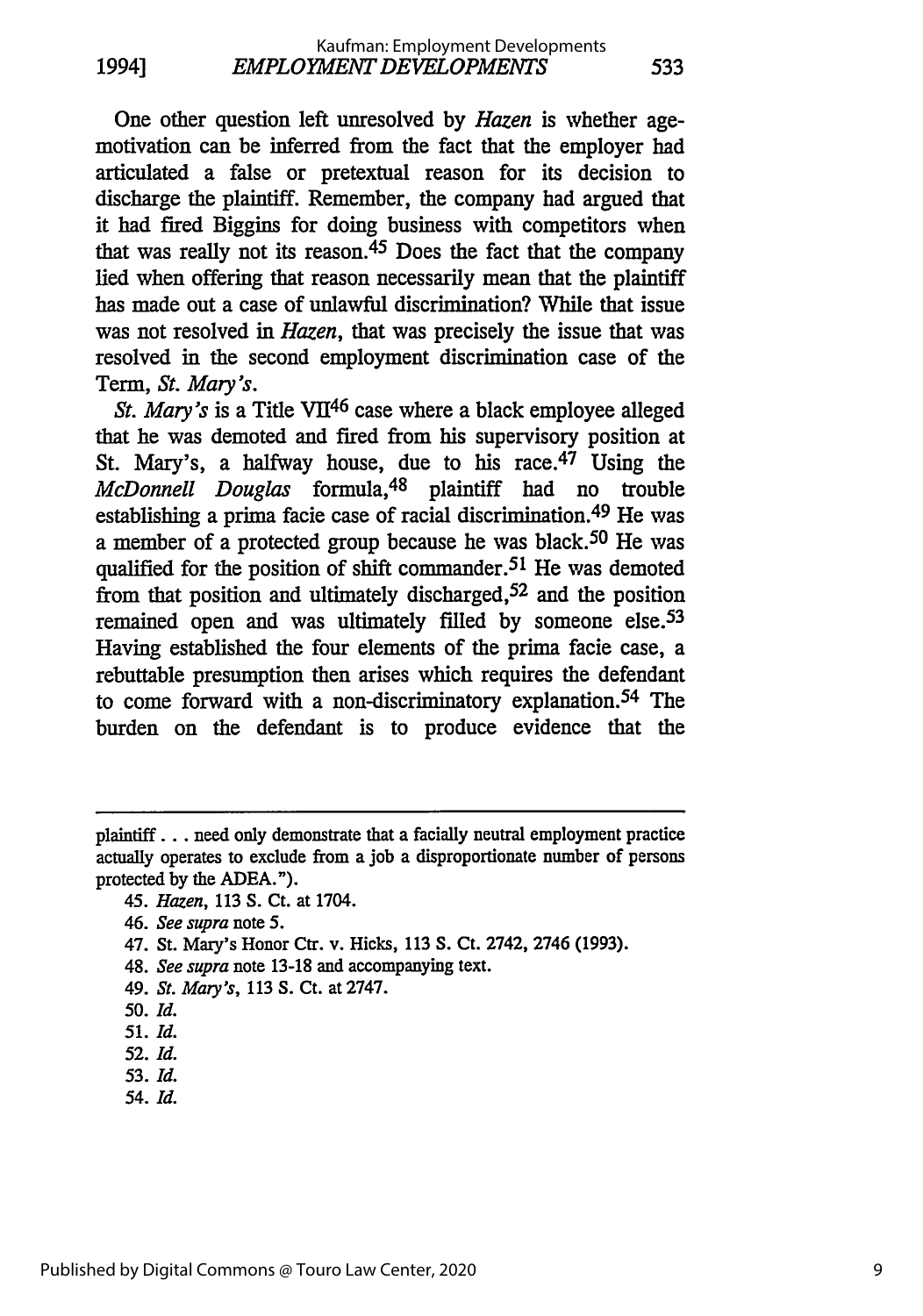**[Vol 10**

#### *TOURO LAW REVIEW*

employment decision was based on a legitimate nondiscriminatory reason.<sup>55</sup>

In *St. Mary's,* the defendant in district court did articulate a non-discriminatory reason for demoting and discharging Hicks. <sup>56</sup> The employer stated that Mr. Hicks was demoted and fired because of certain institutional rule infractions. 57 However, the district court found these reasons were not the real reasons for plaintiff's demotion and firing because in large part other persons had very similar rule infractions and no action had been taken with respect to those individuals.<sup>58</sup> Additionally, there were far more serious rule violations committed by Hicks' coworkers that had been routinely ignored.59 Nevertheless, the district court found that Mr. Hicks had failed to prove that defendant's actions were motivated by race because "although plaintiff has proven the existence of a crusade to terminate him, he has not proven that the crusade was racially rather than personally motivated. "60

The Eighth Circuit disagreed with the district court, finding that once defendant's reason is shown to be false, the case should be treated as one where the defendant failed to put forth a legitimate reason, thus entitling plaintiff to a directed verdict as a matter of law.<sup>61</sup> The Circuit Court explained that "[i]n other words, defendants were in no better position than if they had

534

56. Hicks v. St. Mary's Honor Ctr., 756 F. Supp. 1244, 1250 (E.D. Mo. 1991), *rev'd,* 970 F.2d 487 (8th Cir. 1992), *rev'd,* 113 S. Ct. 2742, *on remand to,* 2 F.3d 265 (8th Cir. 1993).

57. *Id.* at 1250 ("The excessive accumulation of violations over a short period of time is a legitimate reason for increasing the severity of discipline with each violation committed.").

*58. Id.* at 1250-51 ("Plaintiff has carried his burden in proving that the reasons given for his demotion and termination were pretextual.").

*59. Id.* at 1251 ("Although plaintiff committed several violations of institutional rules, plaintiff was treated much more harshly than his coworkers who committed equally severe or more severe violations.").

60. *Id.* at 1252.

61. Hicks v. St. Mary's Honor Ctr., 970 F.2d 487, 492 (8th Cir. 1992) ("Once plaintiff proved all of defendants' proffered reasons for the adverse employment actions to be pretextual, plaintiff was entitled to judgment as a matter of law."), *rev'd,* 113 S. Ct. 2742 (1993), *on remand to,* 2 F.3d 265 (8th Cir. 1993).

*<sup>55.</sup> Id.*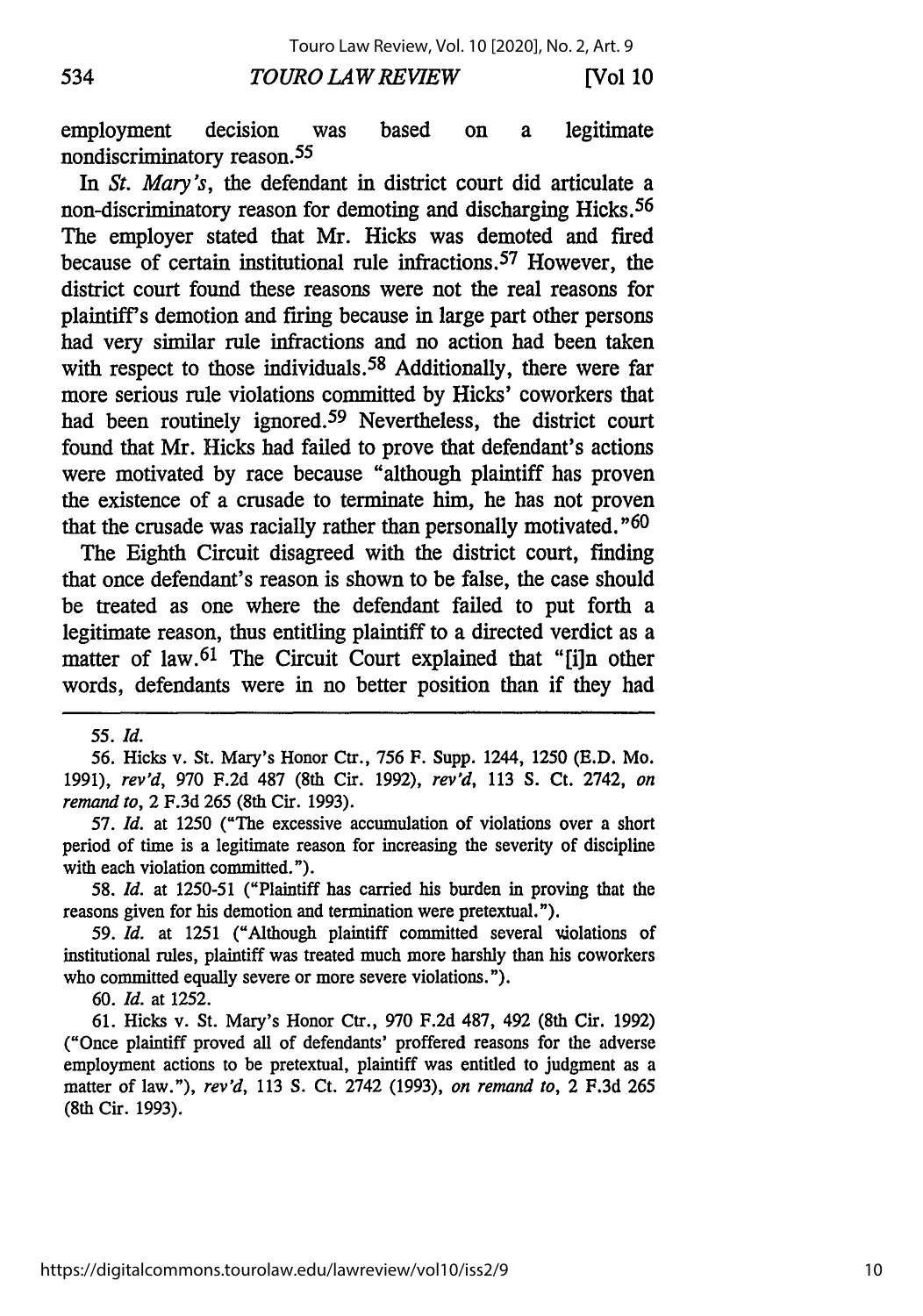remained silent, offering no rebuttal to an established inference that they had unlawfully discriminated against plaintiff on the basis of his race." <sup>62</sup>

The Supreme Court reversed, concluding that the fact finder's disbelief of the reason offered by the employer does not compel a finding of discrimination. 63 Even where the plaintiff has demonstrated that the defendant's explanation was a mere pretext, the plaintiff must nevertheless prove by a preponderance of the evidence that discrimination was the real reason. 64 In other words, it is no longer sufficient to prove that the reason was pretextual, rather plaintiff satisfies her burden only by showing that the reason was a pretext for discrimination. <sup>65</sup>

Justice Souter wrote a very sharply worded dissent and was joined by Justices White, Blackmun, and Stevens. 66 The dissent attacked the majority for upsetting what Souter described as "two decades of stable law" and for substituting an "unfair and unworkable" scheme of proof which, in effect, rewards employers who are prepared to lie in court. <sup>67</sup>

I tend to agree with the dissent's appraisal of the practical effect of this decision. Employment discrimination claimants who cannot prove their case by direct evidence are bound to have a much more difficult time as a result of this decision. Additionally, it seems to me that the decision undercuts the very reason why *McDonnell Douglas* was originally decided the way it was. The *McDonnell Douglas* formula was adopted in recognition

<sup>62.</sup> *Id.*

<sup>63.</sup> St. Mary's Honor Ctr. v. Hicks, 113 S. Ct. 2742, 2751 (1993) ("[Nothing in law would permit us to substitute for the required finding that the employer's action was the product of unlawful discrimination, the much different (and much lesser) finding that the employer's explanation of its action was not believable.").

<sup>64.</sup> *Id.* at 2751-52 ("[T]he plaintiff must then have an opportunity to prove by a preponderance of the evidence that the legitimate reasons offered by the defendant were... a pretext for discrimination.").

*<sup>65.</sup> Id.* at 2752, 2755-56.

<sup>66.</sup> *Id.* at 2756-66 (Souter, J., dissenting).

<sup>67.</sup> *Id.* at 2757, 2764 (Souter, J., dissenting).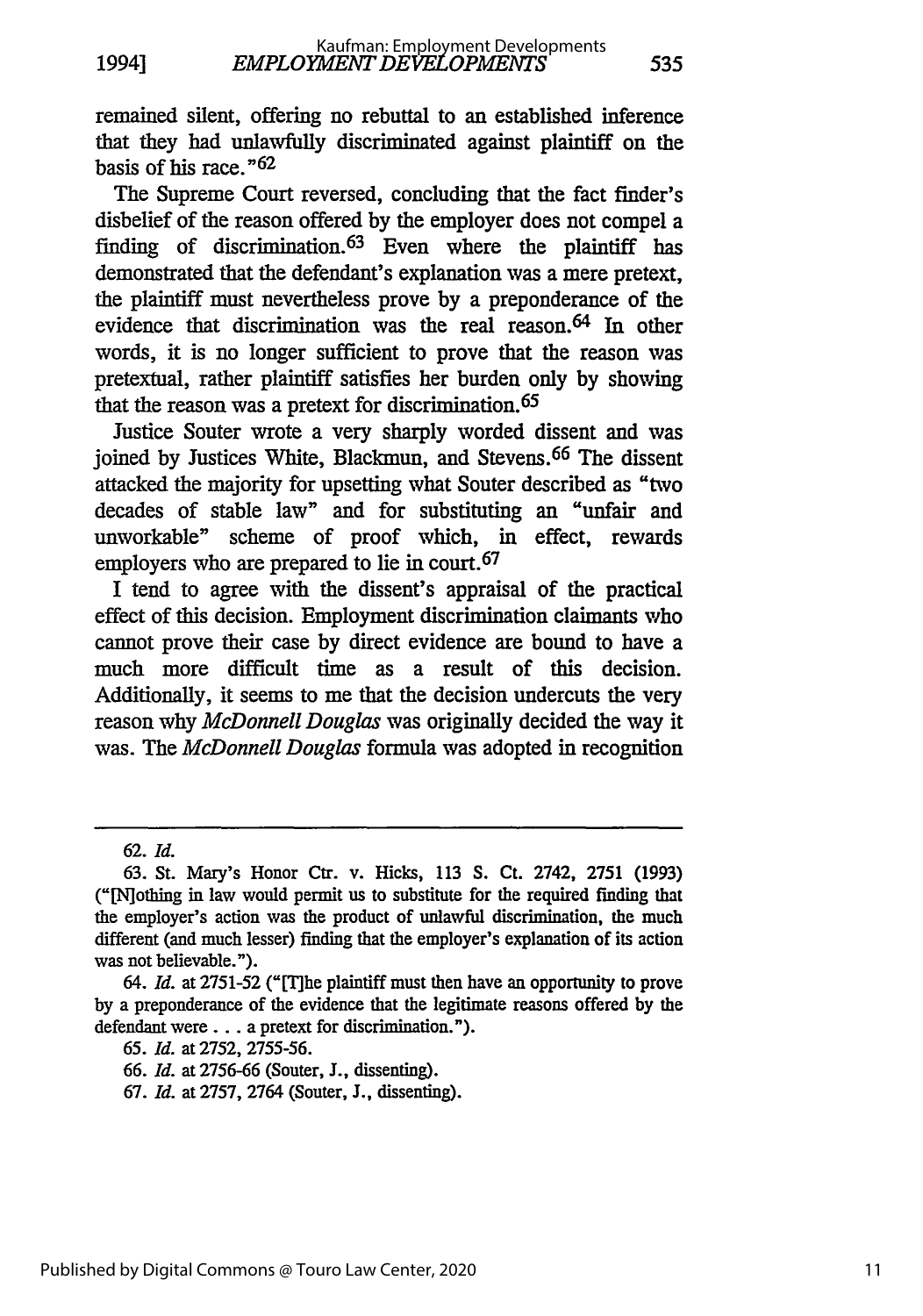#### *TOURO LAW REVIEW* **536 [Vol 10**

that discrimination today is far more subtle than it used to be. 68 It recognized that plaintiffs will typically not be able to point to any smoking gun.  $69$  It is the unusual case where a plaintiff can produce a direct eyewitness account that evidences the employer's discriminatory motivation. The *McDonnell Douglas* alternative framework was designed to "sharpen the inquiry into the elusive factual question of intentional discrimination<sup>"70</sup> by allowing the plaintiff to prove four facts that would then shift the focus to the reason offered by the employer.<sup>71</sup> If a pretextual explanation does not warrant a directed verdict for the plaintiff, it is hard to see how the *McDonnell Douglas* presumption assists the employment discrimination plaintiff even when the employer produces a dishonest explanation. The plaintiff is then left to produce evidence of discrimination that the plaintiff, by definition in these cases, lacks.

Consider the current position of the plaintiff, Melvin Hicks, in the *St. Mary's* case. In a decision rendered after the Supreme Court's remand, the Eighth Circuit on August 16, 1993, remanded the case to the district court to apply the Supreme Court's newly clarified analytical scheme. 72 More specifically,

69. *See id.* at 217. The author stated:

The Supreme Court recognized the inherent difficulty of proving discriminatory intent when it adopted the presumption created by *McDonnell Douglas* and its progeny. Plaintiffs in disparate treatment cases must prove that defendants acted with discriminatory intent, an 'elusive factual question' that is difficult to prove absent a 'smoking gun.' The presumption raised by the prima facie case therefore gives the plaintiff the opportunity to flesh out the facts. Most plaintiffs will not have access to evidence of motive or intent, should any exist.

*Id.*

70. Texas Dep't of Community Affairs v. Burdine, 450 U.S. 248, **255** n.8 (1981).

71. *See supra* note 13-18 and accompanying text.

72. Hicks v. St. Mary's Honor Ctr., 2 F.3d 264, 266-67 (8th Cir. 1993).

<sup>68.</sup> *See* Ann C. McGinley, *Credulous Courts and The Tortured Trilogy: The Improper Use of Summary Judgment in Title VII and ADEA Cases,* 34 B.C. L. REv. 203, 214 (1993) ("As defendants become increasingly sophisticated about the law ... admissions occur very rarely. Plaintiffs therefore normally use [the *McDonnell Douglas]* circumstantial evidence [test] to prove their Title VII and ADEA cases.").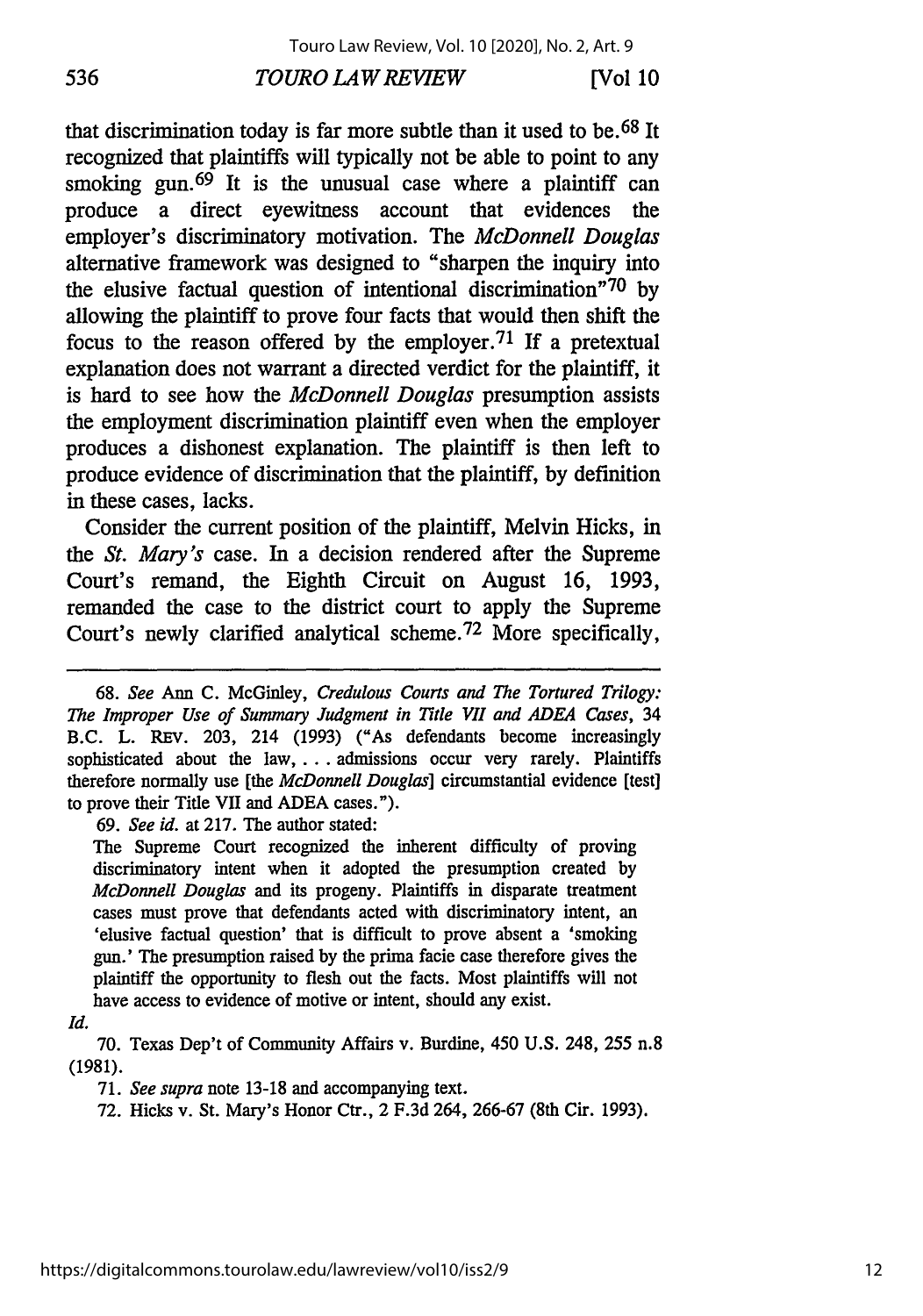the Circuit Court directed the trial court to "hold an evidentiary hearing in order to permit the parties to present additional evidence on the now-critical question of [whether the defendants were motivated byl personal animosity."<sup>73</sup> But, notice what has happened here. In the first go around, plaintiff was able to show that the reason offered by the employer was false.74 However, the Supreme Court concluded that a finding by the Court that the defendant's testimony is false is insufficient to establish racial discrimination. 75 So now the plaintiff has to respond to, and I suppose disprove, a reason never offered by the employer but suggested by the Court. If the plaintiff is able to disprove this reason, if the plaintiff comes to court and at this new evidentiary hearing convinces the fact finder that the employer's decision was not motivated by personal animosities, will that be enough or will the cycle go on and on? Will the plaintiff have to rule out any conceivable reason that either the employer or the court could suggest? This begins to sound very similar to Professor Friedman's talk earlier today concerning equal protection. <sup>76</sup> Plaintiff must try to think of any possible reason that the employer could have had for the discharge and then disprove each one. That may sound like an extreme vision of how *St. Mary's* might play out, but one that I think is not all that terribly far-fetched.

I should hasten to add that my doom and gloom prediction was not born out in the *Hazen* remand. Just two weeks ago, the First Circuit rendered an opinion in *Hazen* after remand from the

76. *See* Leon Friedman, *Retroactivity, Equal Protection and Standing,* 10 TouRo L. REV. 503 (1994).

<sup>73.</sup> *Id.* at 267.

<sup>74.</sup> *St. Mary's,* 756 F. Supp. at 1252 ("[P]Iaintiff has succeeded in proving that the violations for which he was disciplined were pretextual reasons for his demotion and discharge. Plaintiff has not, however, proven by direct evidence or inference that his unfair treatment was motivated **by** race.").

*<sup>75.</sup> St. Mary's,* 113 **S.** Ct. at 2756 ("That the employer's proffered reason is unpersuasive, or even obviously contrived, does not necessarily establish that the plaintiff's proffered reason of race is correct. That remains a question for the factfinder to answer. **.. ").**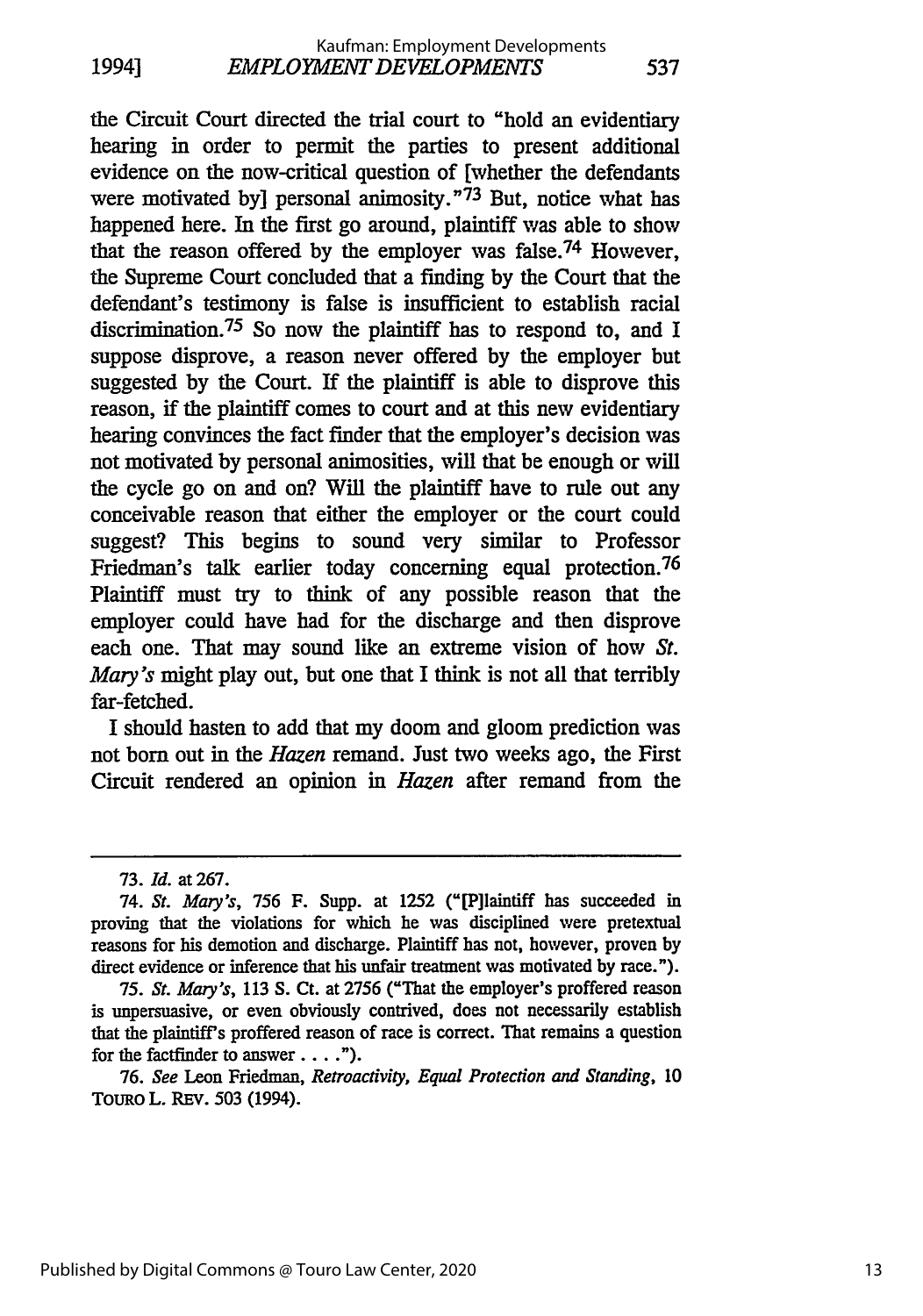#### *TOURO LAW REVIEW* **538 [Vol 10**

Supreme Court.<sup>77</sup> The First Circuit applied the approach in *St*. *Mary's* which clearly applies to ADEA cases as well as Title VII cases, and imposed liability again. 78 The First Circuit relied on the Supreme Court's statement that "[t]he factfinder's disbelief of the reasons put forward by the defendant (particularly if disbelief is accompanied by a suspicion of mendacity) may, together with the elements of the prima facie case, suffice to show intentional discrimination."<sup>79</sup> On remand, the First Circuit concluded that plaintiff had introduced some indirect evidence: that the plaintiff was required to sign a confidentiality agreement that no one else was required to sign.<sup>80</sup> That finding, coupled with the finding of pretext, sufficed to establish unlawful discrimination. <sup>81</sup>

Ultimately, it is too soon to know how this will play out in the lower courts. A recent Northern District of New York decision, *Anderson v. S. U.N. Y. Health Science Center,82* ducked what the court considered the intricacies of interpreting the "slightly altered" standard of *St. Mary's* by finding that even under the old standard, plaintiff had failed to make out a prime facie case. 83 In an Eastern District of Pennsylvania decision, *Reiff v. Philadelphia County Court,84* we learn that "a plaintiff who offers reasonably sufficient evidence of pretext along with the elements of a prima facie case will survive a summary judgment

79. *Id.* at \*2.

81. *Id.* at \*4.

82. 826 F. Supp. 625 (N.D.N.Y. 1993) The court held that a black former assistant affirmative action coordinator at S.U.N.Y. alleging race, gender and retaliatory discharge failed to meet the burden of proving any of the three. *Id.* at 631, 635.

83. *Id.* at 630-31.

84. 827 F. Supp. 319 (E.D. Pa. 1993).

<sup>77.</sup> Biggins v. Hazen Paper Co., 1993 WL 406515 (1st Cir. Oct. 18, 1993).

<sup>78.</sup> *Id.* at **\*5.** The court upheld liability under the ADEA, ERISA, wrongful discharge, and fraud, and reversed the finding of liability under breach of employment contract. *Id.*

<sup>80.</sup> *Id.* at \*1. The person who replaced the plaintiff was given an agreement to sign, however it was substantially less onerous than the one the plaintiff was required to sign. *Id.*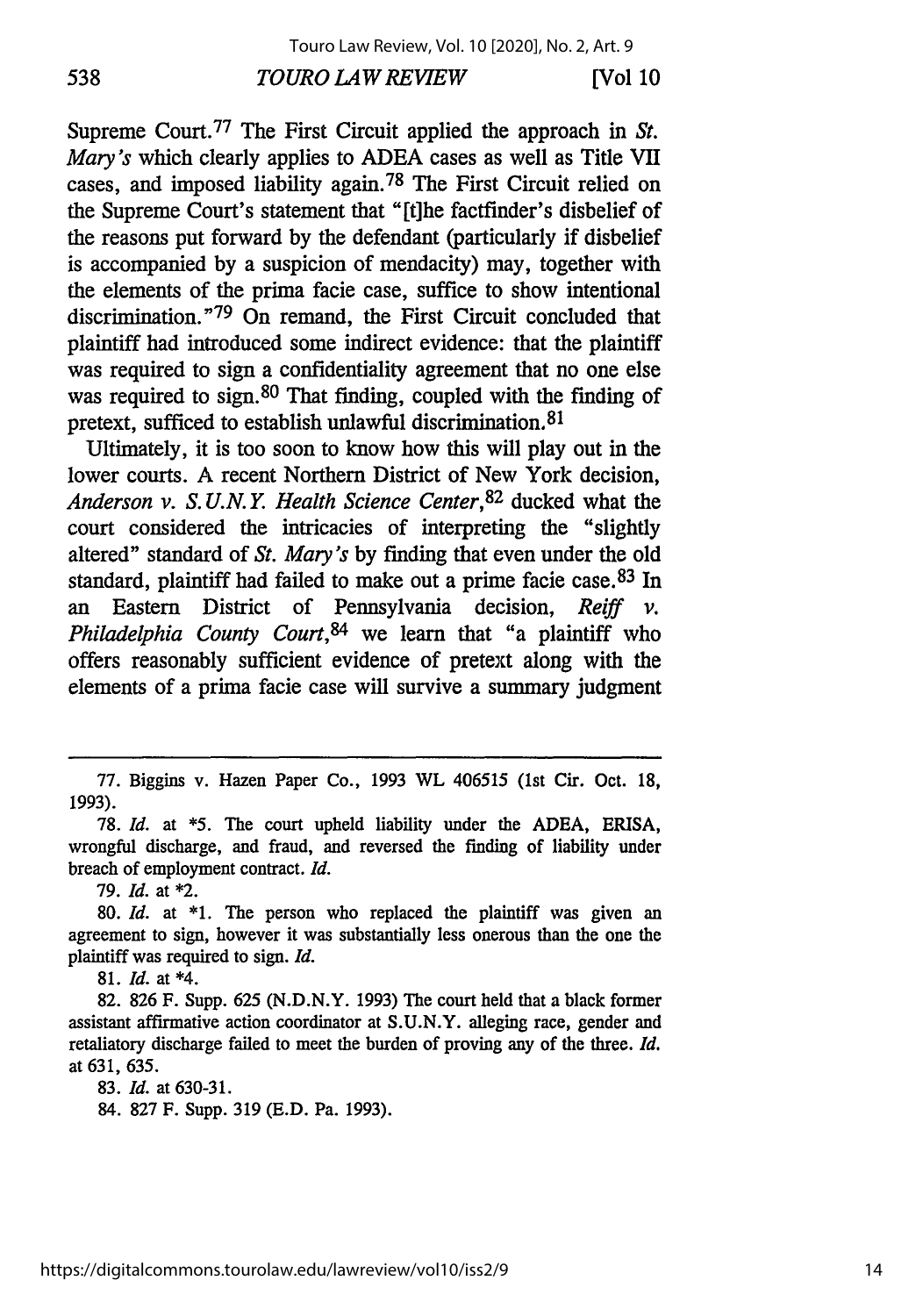#### **EMPLOYMENT DEVELOPMENTS** 1994]

motion." <sup>85</sup>**I** think that is an important ruling. But there is also a recent Fifth Circuit case, *Odom v. Frank,86* which applied the *St. Mary's* approach and concluded that although the defendant's actions could not pass the "smell test," 87 the plaintiff had failed to demonstrate that defendant's reasons were a pretextual smoke screen for masking racial or age-based discrimination. <sup>88</sup>

As a result of last Term's decisions, the key to litigating disparate treatment cases is to recognize that it is no longer enough to prove pretext. The emphasis from the plaintiff's point of view must be to demonstrate that the reason was not just a pretext, but rather a pretext for discrimination. In the absence of direct evidence, it is not all that clear how plaintiff is to do that. The best that can be said is that the plaintiff should, in every possible way, try to raise doubts about the employer's actions in an effort to convince the trier of fact that given the employer's dishonesty, the employer was actually motivated by a discriminatory animus.

Let me end with a curious footnote that may be of interest to some of you. *St. Mary's* was just applied in a New York case in a totally different factual context, not a discrimination case at all, but a peremptory challenge *Batson89* case. In *People v. Howard,90* the Nassau County Court talked about the *St. Mary's* approach in figuring out motivation and applied it to conclude

86. 3 F.3d 839 (5th Cir. 1993).

[Tihe most important item in the courtroom and all too seldom used is the judge's nose. Any trial judge will inevitably come to the conclusion on occasion that a certain case or claim or defense has a bad odor. Simply put, a matter smells. Some smell so bad they stink.

Morgan Fiduciary, Ltd. v. Citizens & S. Int'l Bank, 95 B.R. 232, 234 (S.D. Fla. 1988).

88. *Odom,* 3 F.3d at 850.

89. Batson v. Kentucky, 476 U.S. 79 (1986). In *Batson,* the Court held that under the Equal Protection Clause a prosecutor may not use a peremptory challenge against a potential juror if the challenge is based on a racial motive. *Id.* at 89.

90. 158 Misc. 2d 739, **601** N.Y.S.2d 548 (1993).

<sup>85.</sup> *Id.* at 324-25.

<sup>87.</sup> *Id.* at 850. The "smell test" is credited to the late Irwin Younger. He stated: